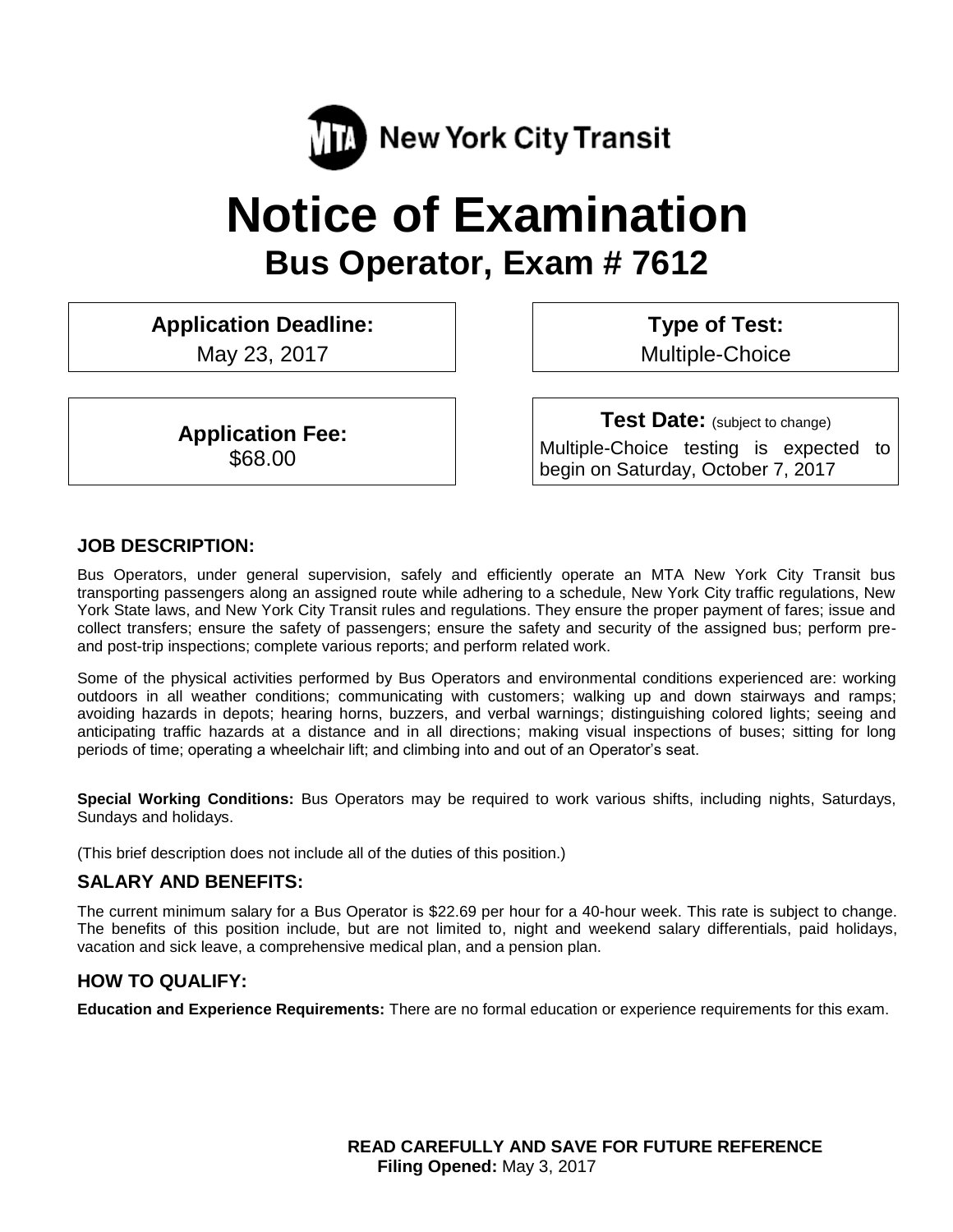## **REQUIREMENTS TO BE APPOINTED:**

**Driver License Requirement:** At the time of appointment, you must possess either:

- 1. A Class B Commercial Driver license (CDL) valid in the State of New York, with passenger endorsement and no restrictions that would disqualify you from performing the duties of this position; or
- 2. A motor vehicle driver license valid in the State of New York and a CDL Learner Permit with passenger endorsement and no restrictions as referenced in #1 above.

Your CDL or motor vehicle license, or any combination thereof, must have been valid in the State of New York for at least three years immediately prior to the date you are appointed to this position.

If you are appointed under "2" above, you must obtain the Class B Commercial Driver License during the training program in bus operation. (See "Additional Information" section below.)

You may be disqualified from appointment in this title if you have serious moving violations, a license suspension or an accident record. The driver license referenced in #1 above must be maintained for the duration of your employment.

**Medical Requirement:** Medical guidelines have been established for the position of Bus Operator. You will be examined to determine whether you can perform the essential functions of the position of Bus Operator. Where appropriate, a reasonable accommodation will be provided for a person with a disability to enable him or her to take the examination, and/or perform the essential functions of the job.

**Drug Screening Requirement:** You must pass a drug screening in order to be appointed, and if appointed, you will be subject to random drug and alcohol tests for the duration of your employment. Additionally, if you have tested positive on a drug or alcohol test or had a refusal to test during pre-employment or while employed by a Federal DOT-regulated employer during the applicable period, you must have completed the Substance Abuse Professional (SAP) process required by federal law in order to be appointed to this safety-sensitive position.

**Residency:** New York City residency is not required for this position.

**English Requirement:** You must be able to understand and be understood in English.

**Proof of Identity:** Under the Immigration Reform and Control Act of 1986, you must be able to prove your identity and your right to obtain employment in the United States prior to employment with MTA New York City Transit.

## **HOW TO OBTAIN AN APPLICATION:**

During the application period, you may obtain an *Application* for this examination online at <http://mta.info/nyct/hr/appexam.htm> or in person at the MTA New York City Transit Exam Information Center as indicated below.

**MTA NEW YORK CITY TRANSIT EXAM INFORMATION CENTER:** Open Monday through Friday, from 9 AM to 3 PM, in the lobby at 180 Livingston Street, Brooklyn, New York. Directions: take the A, C, F or R trains to the Jay Street-Metro Tech Station, or the 2 or the 3 train to the Hoyt Street Station.

## **REQUIRED FORM:**

**Application:** Make sure that you follow all instructions included with your *Application*, including payment of fee. Save a copy of the instructions for future reference.

## **HOW TO SUBMIT AN APPLICATION AND PAY THE APPLICATION FEE:**

If you believe you meet the requirements in the "How to Qualify" section submit an application online by the last day of the application period unless you are requesting a Fee Waiver. Applicants who wish to request a Fee Waiver should refer to the "How to Submit an Application When Requesting a Fee Waiver" section below.

#### **Online Applications:**

- 1. Apply using http://mta.info/nyct/hr/appexam.htm by the last day of the application period.
- 2. A major credit card or a bank card associated with a bank account must be used when applying online.
- 3. You will be given a confirmation number after you submit your *Application* and pay the application fee. Applicants who request a fee waiver must apply by mail.

**READ CAREFULLY AND SAVE FOR FUTURE REFERENCE Filing Opened:** May 3, 2017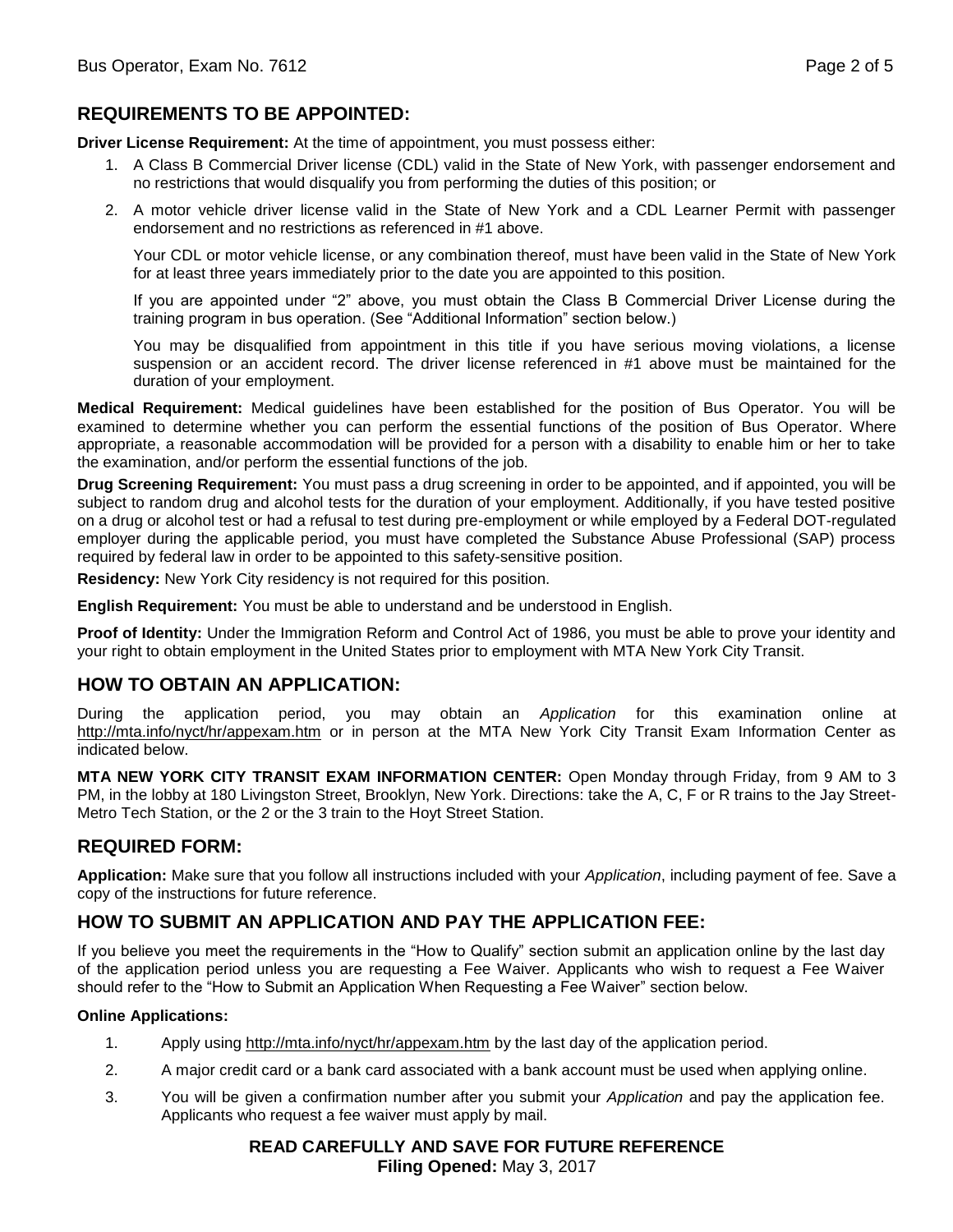## **HOW TO SUBMIT AN APPLICATION AND PAY THE APPLICATION FEE (continued):**

Computers with internet access are available on a limited basis at branches of the New York Public Library, the Brooklyn Public Library and the Queens Library to patrons with a valid library card.

#### **Cash and personal checks will not be accepted.**

**Application Fee:** This fee is generally not refundable. Under special circumstances, you may be entitled to a refund. You should refer to the Department of Citywide Administrative Services (DCAS) General Exam Regulations to determine if you are entitled to a refund prior to requesting a refund. You can refer to the bottom of the last page of this Notice of Examination for instructions on how to obtain a copy of the DCAS General Exam Regulations.

## **HOW TO SUBMIT AN APPLICATION WHEN REQUESTING A FEE WAIVER:**

Applicants who wish to request a Fee Waiver must obtain an *Application* in person at the MTA New York City Transit Exam Information Center as indicated above and must submit the *Application* and required forms by mail **by the last day of the application period**.

MTA New York City Transit will not accept applications in person. Additional information on requesting an application fee waiver is available with the *Application*.

## **ADMISSION LETTER:**

An *Admission Letter* will be mailed to you about 10 days before the first date of the multiple-choice test. If you do not receive an *Admission Letter* at least 4 days before the first date of the multiple-choice test date, you may obtain a duplicate letter at the MTA New York City Transit Exam Information Center (as indicated above). A paper copy of the *Admission Letter* is your ticket for admission to the multiple-choice test.

## **THE TEST:**

You will be given a competitive multiple-choice test. A score of at least 70% is required to pass this test. Your score on this test will determine your place on an eligible list.

Testing for the title of Bus Operator is expected to begin on Saturday, October 7, 2017. It is anticipated that the test will also be scheduled on additional dates throughout the month of October 2017.

Veterans' or Disabled Veterans' Credit will be granted only to eligible passing candidates who request that they be applied. Veterans' or Disabled Veterans' Credit should be requested at the time of application, but **must** be requested before the date the eligible list is established. Claims for Veterans' or Disabled Veterans' Credit cannot be made once the eligible list is established.

The multiple-choice test may include questions that require the use of any of the following abilities:

**Written Comprehension** – The ability to understand written sentences or paragraphs. Example: Understanding written bulletins released by MTA New York City Transit.

**Written Expression** – The ability to use English words or sentences in writing so others will understand. Example: Writing incident reports regarding unusual occurrences.

**Short Term Memorization** – The ability to remember information, such as work assignments, rules, and procedures immediately after hearing them. Example: Remembering the bus route detour immediately after the detour was stated by the dispatcher over the two way radio.

**Problem Sensitivity** – The ability to tell when something is wrong or likely to go wrong. It includes being able to identify the whole problem as well as elements of the problem. Example: Recognizing that a parked truck in the bus lane may interfere with the normal operation of the bus.

**Deductive Reasoning** – The ability to apply general rules to specific problems to come up with logical answers. It involves deciding if an answer makes sense. Example: Applying MTA New York City Transit rules and regulations to situations to determine the appropriate action that must be taken.

**Inductive Reasoning** – The ability to combine separate pieces of information, or specific answers to problems to form general rules or conclusions. It includes coming up with a logical explanation for why a series of unrelated events occur together. Example: Determining the action that must be taken based on a combination of observations and radio chatter from other Bus Operators and the Dispatcher.

> **READ CAREFULLY AND SAVE FOR FUTURE REFERENCE Filing Opened:** May 3, 2017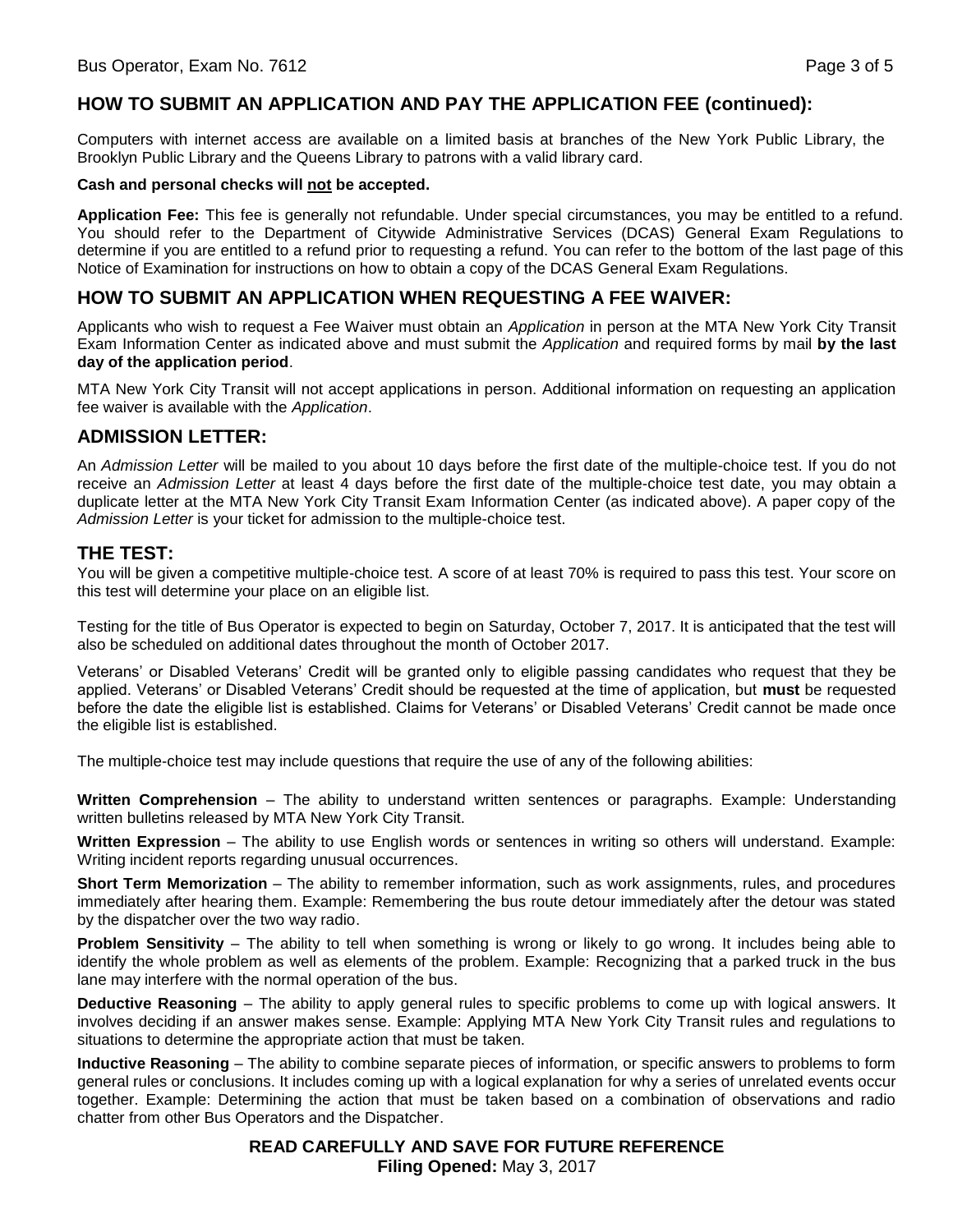# **THE TEST (continued):**

**Information Ordering** – The ability to follow correctly a rule or set of rules to arrange things or actions in a certain order. The rule or set of rules used must be given. The things or actions to be put in order can include numbers, letters, words, pictures, procedures, sentences, and mathematical or logical operations. Example: Following the step-by-step instructions of a pre-trip inspection of a bus.

**Spatial Orientation** – The ability to tell where you are in relation to the location of some object or to tell where the object is in relation to you. Example: Reading a map and understanding where bus stops are in relation to your location.

**Visualization** – The ability to imagine how something will look after it is moved around or when its parts are moved or rearranged. Example: Understanding that the scene you saw in your front window is the same scene, just rotated when shown in your rear view mirror after you pass the scene.

**Mechanical Aptitude** – The ability to understand and apply mechanical concepts and principles to solve problems. Example: Understanding that the bus needs fuel when the fuel gauge is near empty.

**Customer Service** - The ability to provide information to passengers in a professional and courteous manner. Example: Giving a passenger directions to a location.

#### **TEST ADMINISTRATION GUIDELINES:**

**Warning:** You are not permitted to enter the test site with cellular phones, beepers, pagers, smart watches, cameras, portable media players, or other electronic devices. Calculators are **not** permitted. Electronic devices with an alphabetic keyboard or with word processing or data recording capabilities such as planners, organizers, etc. are prohibited. If you use any of these devices in the building at any time before, during or after the test, you may **not** receive your test results, your test score may be nullified, and your application fee will **not** be refunded.

You may not have any other person, including children, present with you while you are being processed for or taking the test and no one may wait for you inside of the test site while you are taking the test.

**Required Identification: You are required to bring one (1) form of valid (non-expired) signature and photo bearing identification to the test site.** The name that was used to apply for the exam must match the first and last name on the photo ID. A list of acceptable identification documents is provided below. **If you do not have an acceptable ID, you may be denied testing**. Acceptable forms of identification (bring one) are as follows: State issued driver's license, State issued identification card, US Government issued Passport, US Government issued Military Identification Card, US Government issued Alien Registration Card, Employer ID with photo, or Student ID with photo.

**Leaving:** You must leave the test site once you finish the test. If you leave the test site after being fingerprinted but before finishing the test, you will not be permitted to re-enter. If you disregard this instruction and re-enter the test site, you may not receive your test results, your test score may be nullified, and your application fee will not be refunded.

## **THE TEST RESULTS:**

If you pass the multiple-choice test, your name will be placed in final score order on an eligible list and you will be given a list number. You will be notified by mail of your test results. If you meet all requirements and conditions, you will be considered for appointment when your name is reached on the eligible list.

#### **ADDITIONAL INFORMATION:**

**Training Program:** Appointees are required to successfully complete a six-week training program in bus operation. Those who do not successfully complete this program will be terminated.

#### **SPECIAL ARRANGEMENTS:**

**Special Test Accommodations:** If you plan to request special testing accommodations due to disability or an alternate test date due to your religious belief, follow the instructions included with your *Application* and mail your request to the address found in the "Correspondence Section" below no later than 30 days prior to the scheduled test date.